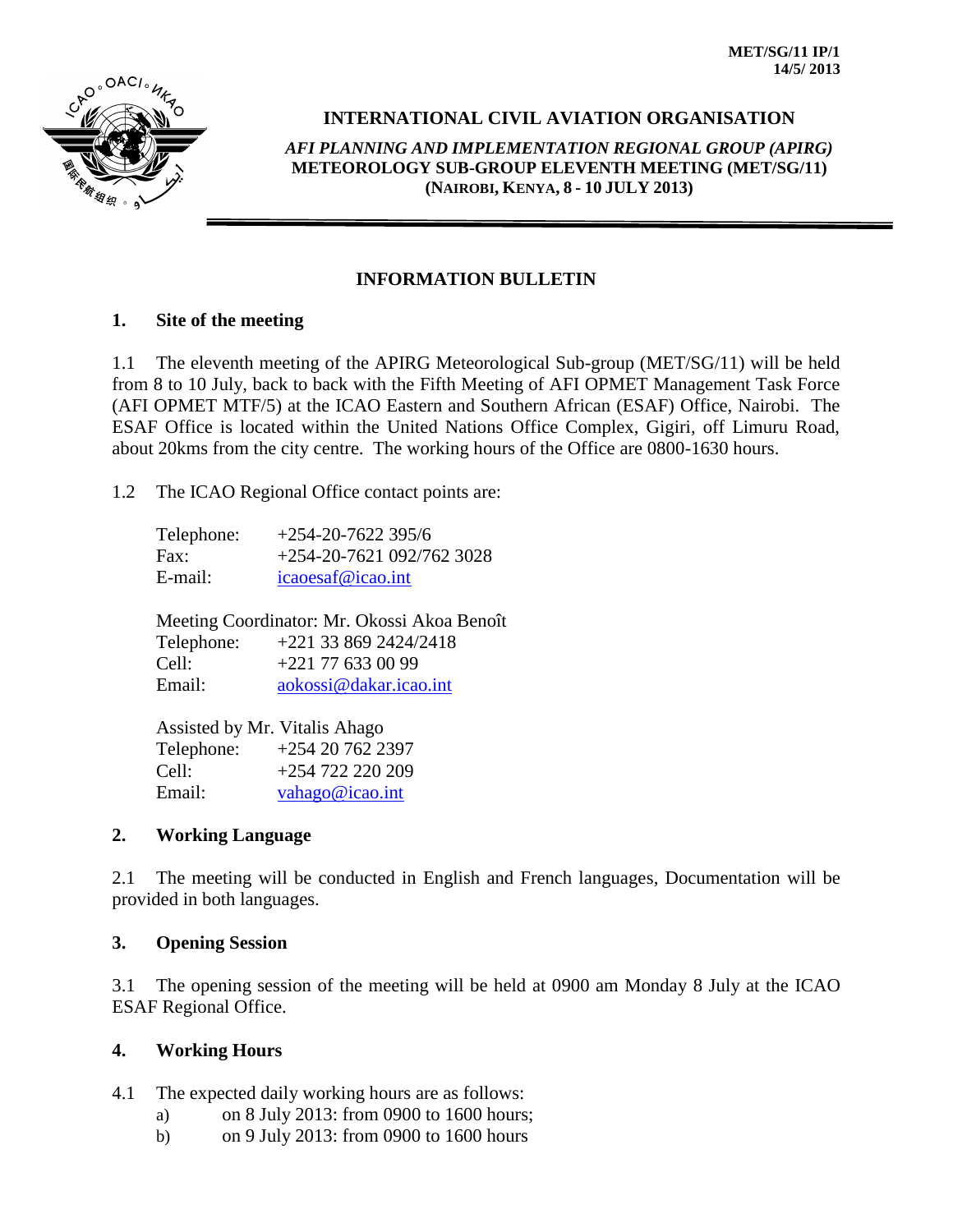c) on 10 July 2013: from 0900 to 1400 hours.

4.2 There will be a one-hour lunch break each day of the meeting from 1200 noon to 1300 pm and one 15min coffee break at 1000 am.

#### **5. Registration**

5.1 Based on the duly completed pre-registration forms received by us, name badges will be issued on site to participants. Participants will be required to re-confirm their registration at the registration desk of the United Nations from 0800 hours on the first day of the APIRG MET/SG/11 meeting.

#### **6. Office and Secretariat**

6.1 The Secretary of the meeting will be Mr Okossi Akoa Benoit, ICAO Regional Officer for the Western and Central African Office (WACAF), assisted by Mr. Vitalis Ahago, Regional Officer for the Eastern and Southern African Office (ESAF) in Nairobi. Their address details are as the follows:

Mr. Okossi Akoa Benoît Tél: +221 33 869 2424/2418 Cell: +221 77 633 00 99 Email: [aokossi@dakar.icao.int](mailto:aokossi@dakar.icao.int)

Assisted by Mr. Vitalis Ahago Tel: +254 20 762 2397 Cell: +254 722 220 209 Email: [vahago@icao.int](mailto:vahago@icao.int)

#### **7. Hotel Information**

Participants are requested to make their own hotel reservations and indicate that they are attending an ICAO (United Nations) meeting. A list of recommended Hotels/Guest Houses is attached at the end of this bulletin. However, it is advisable to confirm the applicable rates when booking the accommodation.

#### **8. Transport**

#### 8.1 *From the Airport*

Jomo Kenyatta International Airport is situated 16 kilometres (about 20 minutes' drive depending on the traffic) from the city centre. The fare from the airport to the city centre by special buses (namely City Hoppa and Double M) is Kshs 60. Taxis are readily available. The taxi fare from the airport to the city centre is between Kshs. 1,500 to Kshs. 2000 (US\$20). However, it is advisable to establish the fare before getting into the vehicle and that the taxi is from a reputable company.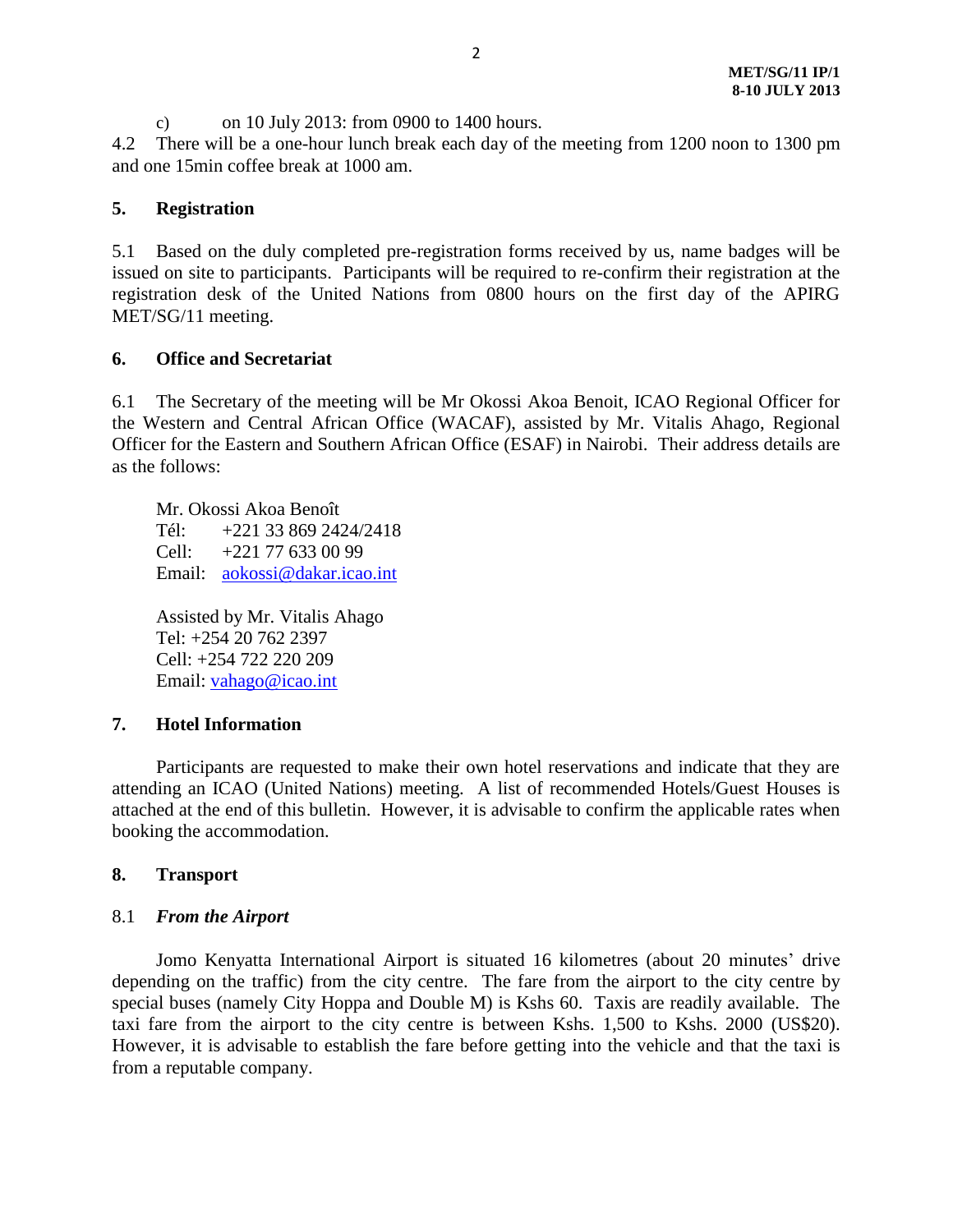#### 8.2 *To the meeting venue*

Transport will be provided to and from the workshop venue. A bus will depart at 7:15am daily from the Sentrim Six-Eighty hotel to the ESAF Regional Office in Gigiri. Delegates will be transported back to the pickup point after closure of the workshop/meeting each day.

#### **9. Visa**

9.1 Participants are advised to ascertain whether or not they are exempt from the Kenyan entry visa requirements at their respective Embassies. Kenyan visas may be obtained from the Kenya High Commissions or Embassies. In applying for the visa, it is advisable to produce the letter of invitation from ICAO, together with other documents, which may be required by the High Commission or Embassy. **It is important to apply for visas well in advance.**

### **10. Health**

10.1 It is strongly recommended that participants should have travel insurance (including health) from their home country for the duration of their stay in Nairobi. Participants should particularly ensure that their insurance is applicable in Nairobi. Furthermore, they should carry evidence of current health/hospitalization insurance such as cards that may be produced to health institutions should the need arise. Participants are also encouraged to provide information during registration, on their next of kin who may be contacted on behalf of the participant should the need arise.

10.2 Presentation of a **yellow fever certificate** at the point of entry is required for persons who originate from or have travelled to the following States – Angola, Benin, Burkina Faso, Burundi, Comoros, Central African Republic, Chad, Congo, DRC, Ivory Coast, Ethiopia, Gabon, Gambia, Ghana, Guinea Bissau, Guinea Equatorial, Liberia, Mali, Mauritania, Mozambique, Niger, Nigeria, Somalia, Congo, Rwanda, São Tomé and Principe, Senegal, Sierra Leone, Tanzania, Togo and Uganda.

10.3 Persons who fail to produce a valid yellow fever vaccination certificate to the port health officials may be required to take the vaccination at the point of entry against payment of US\$15. The officials may take other action in accordance with applicable regulations and procedures. For more information you may wish to visit the World Health Organization (WHO) website <http://www.who.int/ith/> for information on Kenya.

## **11. Weather**

11.1 While Nairobi is very close to the Equator (about  $1.3^{\circ}$  S), it is located at a relatively high elevation of approximately 5000 feet (1524m) above mean sea level. The mean minimum temperature is 10.1°C and the mean maximum temperature is 20.6°C for the month of July.

## **12. Local Currency and Foreign Exchange Rates**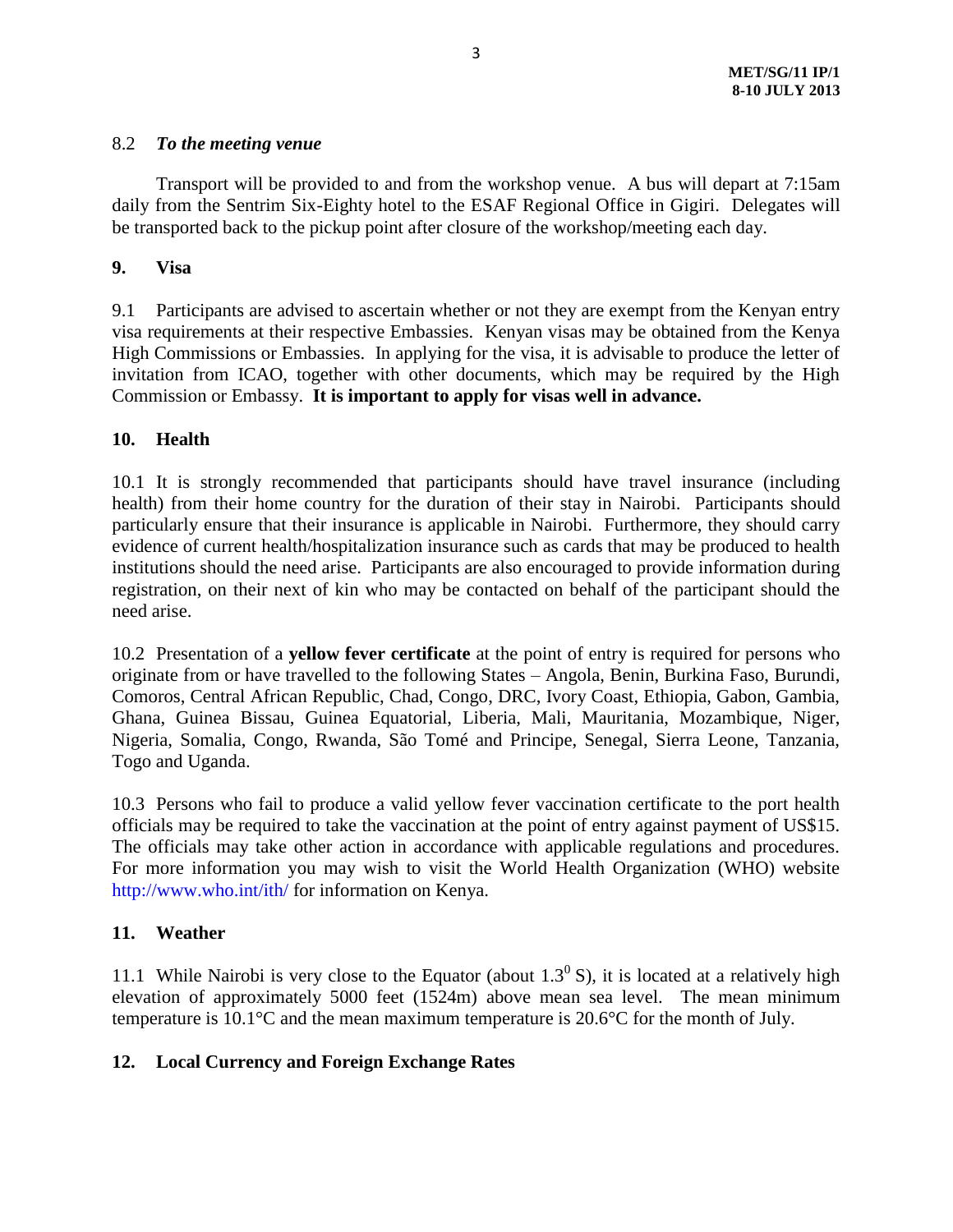12.1 The basic unit of currency is the Kenyan shilling (Kshs), which is divided into 100 cents. There are silver and bronze coins of 1 shilling, 5 shillings, 10 shillings, 20 shillings and 40 shillings. Notes are issued in denominations of 50, 100, 200, 500 and 1000 shillings.

12.2 The Kenya shilling exchange rates are determined by the interbank trade which varies daily. Recently the rate has been fluctuating between Kshs 80.00 to Kshs 85.00 to the US dollar, but may be out of this range depending on market influences.

12.3 There is no limit to the amount of foreign bank notes or traveller's cheques which visitors may bring into Kenya. However, the export of Kenya currency by visitors is strictly forbidden. A maximum of 400 shillings may be taken out.

12.4 Commercial banks and forex bureaux provide exchange facilities. Most banks are open between 9.00 am to 4.00 pm from Monday to Friday and between 9.00 am to 12.00 am on the first and last Saturday of the month. Some forex bureaux may be open outside these hours. Hotels also offer exchange facilities but at an extra fee and/or less favourable rates. On arrival at Jomo Kenyatta International Airport (JKIA), forex Services are available within customs hall, from 7.00 am to midnight.

### **13. Telephones**

13.1 Worldwide direct connections are available, using the international code or telephone operator if necessary. From outside Kenya, dial 254 followed by the area code (for landline numbers) and the required number. There are 4 mobile operators: Airtel, Orange, Safaricom and YU.

#### **14. Security**

14.1 Please visit the site [http://www.unon.org](http://www.unon.org/) and click on "Security Advice" for the latest information. As in many large cities, crime is prevalent within Nairobi. It is advisable to check with the hotel reception regarding security within the surrounding areas. It is also advisable to use taxis or transport arranged by the hotel reception to visit shopping complexes, to go sightseeing or to travel for any other purpose.

#### *Security at the UN Complex*

14.2 Security procedures for entry and remaining within the UN Complex at Gigiri are strictly enforced. International participants must bring valid passports to the UN Complex. All participants must wear forms of identification (tags/badges) issued by UN Security at all times while within the UN Complex.

----------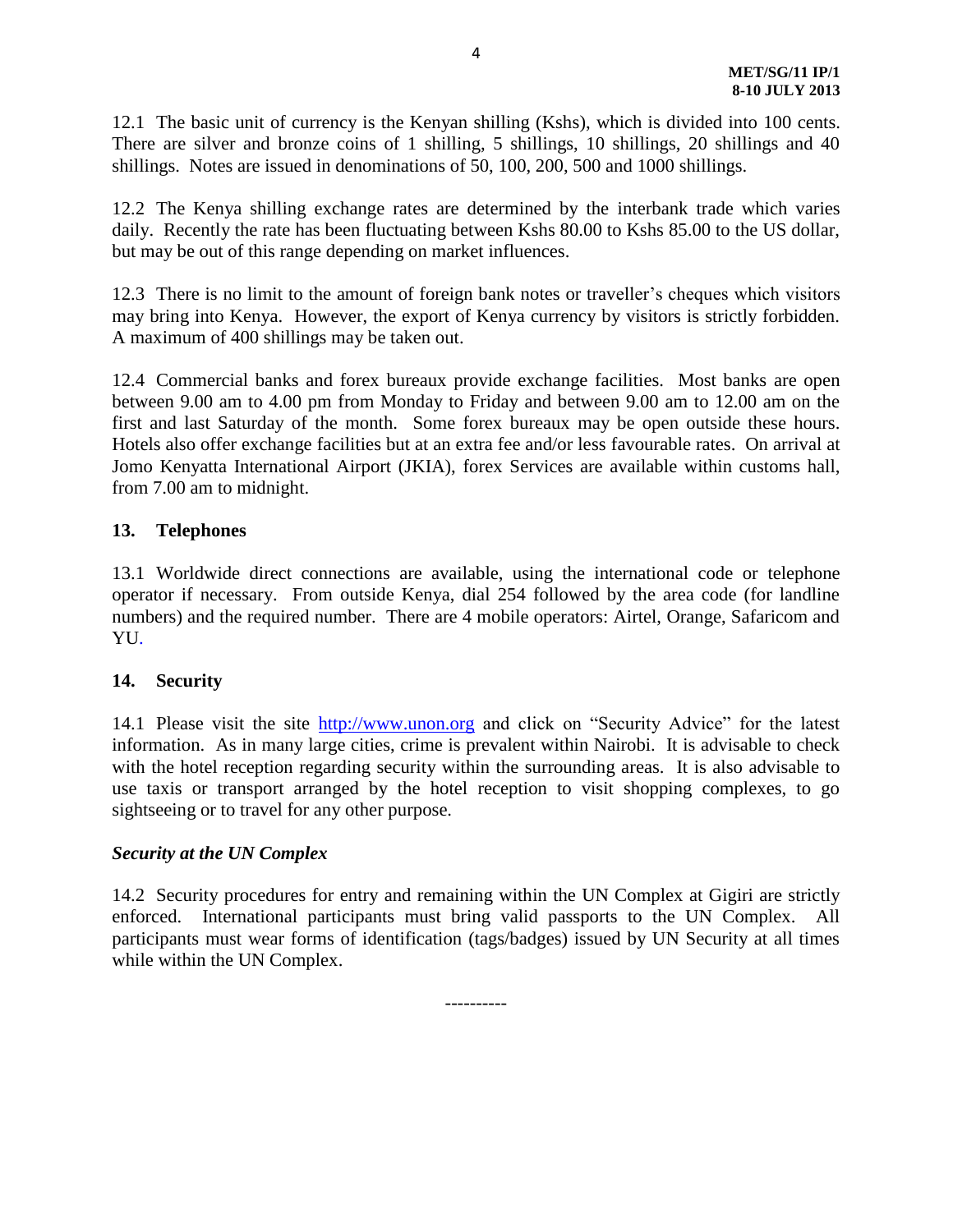

### **INTERNATIONAL CIVIL AVIATION ORGANIZATION (ICAO) EASTERN AND SOUTHERN AFRICAN OFFICE (ESAF)**

# **A LIST OF RECOMMENDED HOTELS IN AND AROUND THE NAIROBI CENTRAL BUSINESS AREA AND GUEST HOUSES NEAR ICAO/UN WHICH OFFER UN/CORPORATE RATES**

| <b>Hotel</b>                        | <b>Rates</b>                                                                                                                                                                                                                                                  | <b>Address</b> /<br><b>Location</b> | E-mail                                                                                                                                                                                                                  | <b>Telephone</b>                    | <b>Telefax</b>                | <b>Distance to</b><br><b>ICAO/UN</b> |
|-------------------------------------|---------------------------------------------------------------------------------------------------------------------------------------------------------------------------------------------------------------------------------------------------------------|-------------------------------------|-------------------------------------------------------------------------------------------------------------------------------------------------------------------------------------------------------------------------|-------------------------------------|-------------------------------|--------------------------------------|
| <b>Crowne Plaza</b><br>Nairobi****  | <b>SBB: 225 US\$</b><br><b>DBB: 255 US\$</b><br>S Superior: 245 US\$<br>D Superior: 285 US\$<br>S Deluxe: 265 US\$<br>D Deluxe: 295 US\$<br>S Club Room: 315 US\$<br>D Club Room: 345 US\$<br>J Suite 550 US\$<br>Ex Suite 700 US\$<br>B&B inclusive of taxes | <b>Upper Hill</b><br>(Downtown)     | sales@cpnairobi.com<br>Contact person: Cynthia Chebii<br>cynthia.chebii@cpnairobi.com<br>Website: www.ichotelsgroup.com                                                                                                 | 254 (0) 20-2746000                  | 254 (0) 20-2746100            | <b>Offices</b><br>15 Km              |
| <b>Fairmont The</b><br>Norfolk***** | <b>SBB: 238 US\$</b><br><b>DBB: 271 US\$</b><br>B&B inclusive of taxes                                                                                                                                                                                        | Harry Thuku Road,<br>Nairobi,       | kenya.reservations@fairmont.com<br>Steve Biko - Sales Manager<br>steve.biko@fairmont.com<br>June Mweu. - Assistant Reservations<br>Manager<br>E-mail: June.mweu@fairmont.com;<br>Website: www.fairmont.com/norfolkhotel | 254-0-20 2265000/<br>2216940/225900 | 254(0)20<br>2216796/336742    | 12 Km                                |
| <b>Fairview Hotel****</b>           | S Ec: 14,800 Kshs<br>S B: 16,700 Kshs<br>First Class: 18,400 Kshs<br>Small S: 20,000 kshs<br>Large S: 22,000 Kshs<br>Ex. Suite: 23,000 Kshs<br>B&B inclusive of taxes                                                                                         | Bishop Road,<br>Nairobi,            | book@fairviewkenya.com<br>Contact person: Eric Ganira<br>www.fairviewkenya.com                                                                                                                                          | 254(0)20<br>2711321/2710090         | 254 (0) 20<br>2721320/2711655 | 14 Km                                |
| <b>Hillpark Hotel</b>               | Standard S: 146 US\$<br>Standard D: 220 US\$                                                                                                                                                                                                                  | Upper Hill                          | reservations@hillparkhotel.com                                                                                                                                                                                          | 254 (0) 20 27 24 31 2/3/5           | 254 (0) 20 27 16768           |                                      |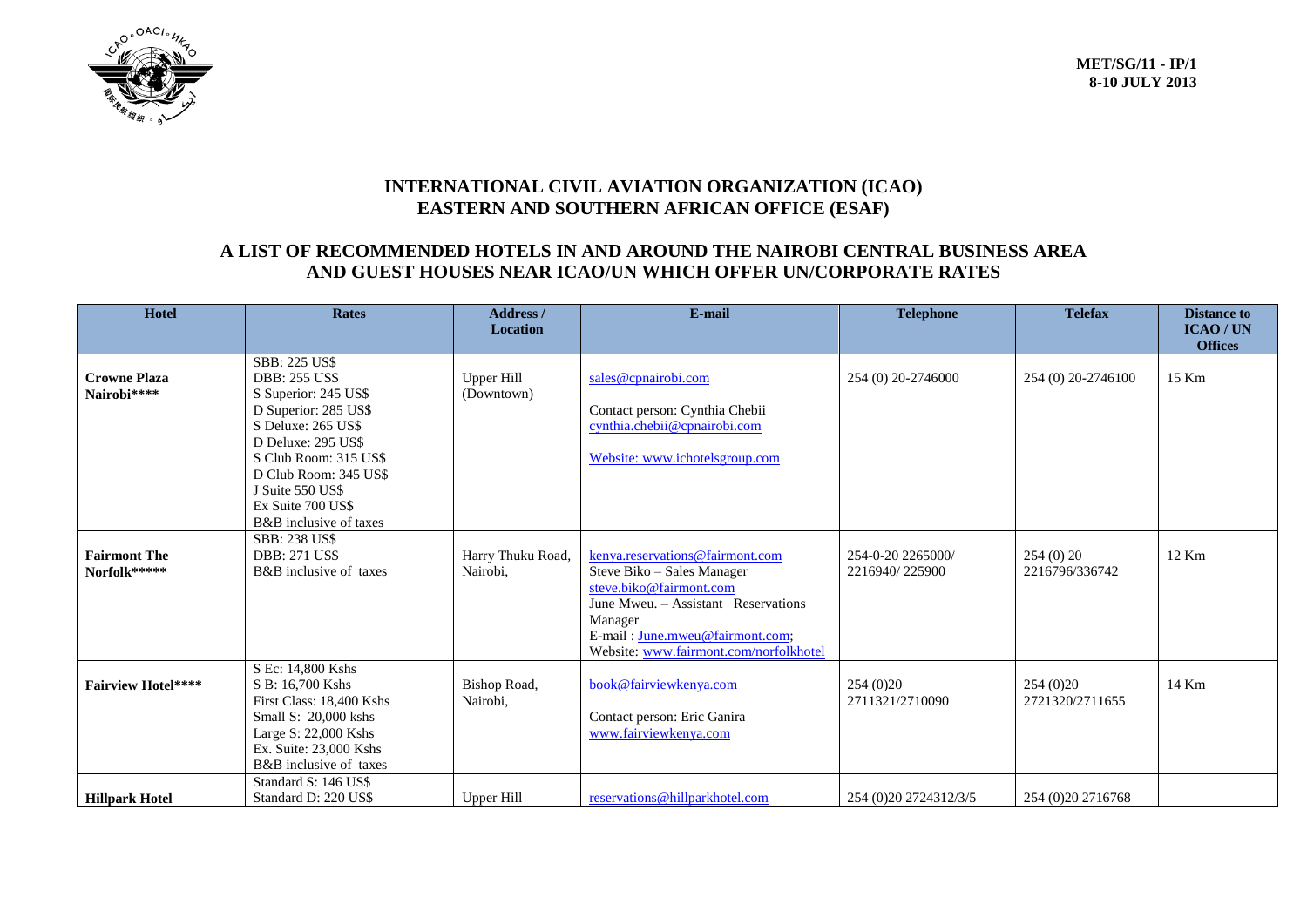| Hotel                            | <b>Rates</b>                                                                                                                                                       | Address /<br><b>Location</b>        | E-mail<br><b>Telephone</b>                                                                                                                                             |                                                     | <b>Telefax</b>                 | <b>Distance to</b><br>ICAO/UN<br><b>Offices</b> |
|----------------------------------|--------------------------------------------------------------------------------------------------------------------------------------------------------------------|-------------------------------------|------------------------------------------------------------------------------------------------------------------------------------------------------------------------|-----------------------------------------------------|--------------------------------|-------------------------------------------------|
|                                  | Premium S: 196 US\$<br>Premium D: 293 US\$<br>Deluxe S: 303 US\$<br>Deluxe D: 484 US\$<br>Executive S: 233 US\$<br>Executive D: 348 US\$<br>B&B inclusive of taxes | (Downtown)                          | Contact person: Pauline Irungu<br>Pauline@hillparkhotel.com<br>Website: www.hillparkhotel.com                                                                          |                                                     | 254 735 337 522/720<br>698 325 |                                                 |
| <b>Hilton Hotel*****</b>         | 175 US\$<br>SBB:<br>S Deluxe: 220 US\$<br>DBB:<br>215 US\$<br>D Deluxe: 260 US\$<br>B&B, taxes included                                                            | Mama Ngina<br>street, Nairobi,      | Reservations.nairobi@hilton.com<br>Contact persons:<br>Maureen Ogola<br>Maureen.Ogola@hilton.com<br>Ronald Oromo<br>Ronald.Oromo@hilton.com<br>Website: www.hilton.com | 254(0)20 2790000                                    | 254(0)20<br>250099/2226477     | 12 Km                                           |
| <b>Ambassadeur Hotel</b>         | <b>SBB: 60 US\$</b><br><b>DBB: 80 US\$</b>                                                                                                                         | Moi Avenue                          | ambassadeurhotel@hotmail.com<br>reserve@hotelambassadeurkenya.com                                                                                                      | 254-20-242933<br>226733                             | 254-20-336860                  | 12km                                            |
| <b>Hotel La Mada</b>             | <b>SBB: 160 US\$</b><br><b>DBB: 180 US\$</b><br>Suite: 250 US\$<br>15% discount for group booking<br>B&B, taxes included                                           | Thika road,                         | lamada@madahotels.com<br>Contact person: Martin M. Thinji<br>Mob:254-0722-312-345<br>Website: www.madahotels.com                                                       | 254 (0) 20 8561113/<br>8561046/<br>8561460/8561598/ | 254 (0) 20 8561194             | 8 Km                                            |
| Intercontinental<br>Nairobi***** | <b>SBB: 205 US\$</b><br><b>DBB:245 US\$</b><br>B&B, taxes included                                                                                                 | Cr. City Hall Way,<br>Uhuru Highway | reservations@icnairobi.com<br>Contact person: Simon Chege<br>simon.chege@icnairobi.com<br>Website: www.ihg.com                                                         | 254 (0) 20 320 00 217                               | 254 (0) 20 320 00 036          | 12 Km                                           |
| Jacaranda Hotel -<br>Nairobi**** | <b>SBB: 175 US\$</b><br><b>DBB:218 US\$</b>                                                                                                                        | Chiromo Road,<br>Westlands          | Sales@jacarandahotels.com<br>Contact person: Liz Tapawa<br>ltapawa@jacarandahotels.com                                                                                 | 254(0) 20 4448713/4/5/6/7<br>Mob: 254 722 205486/   | 254 (0) 20 4452117             | 10 Km                                           |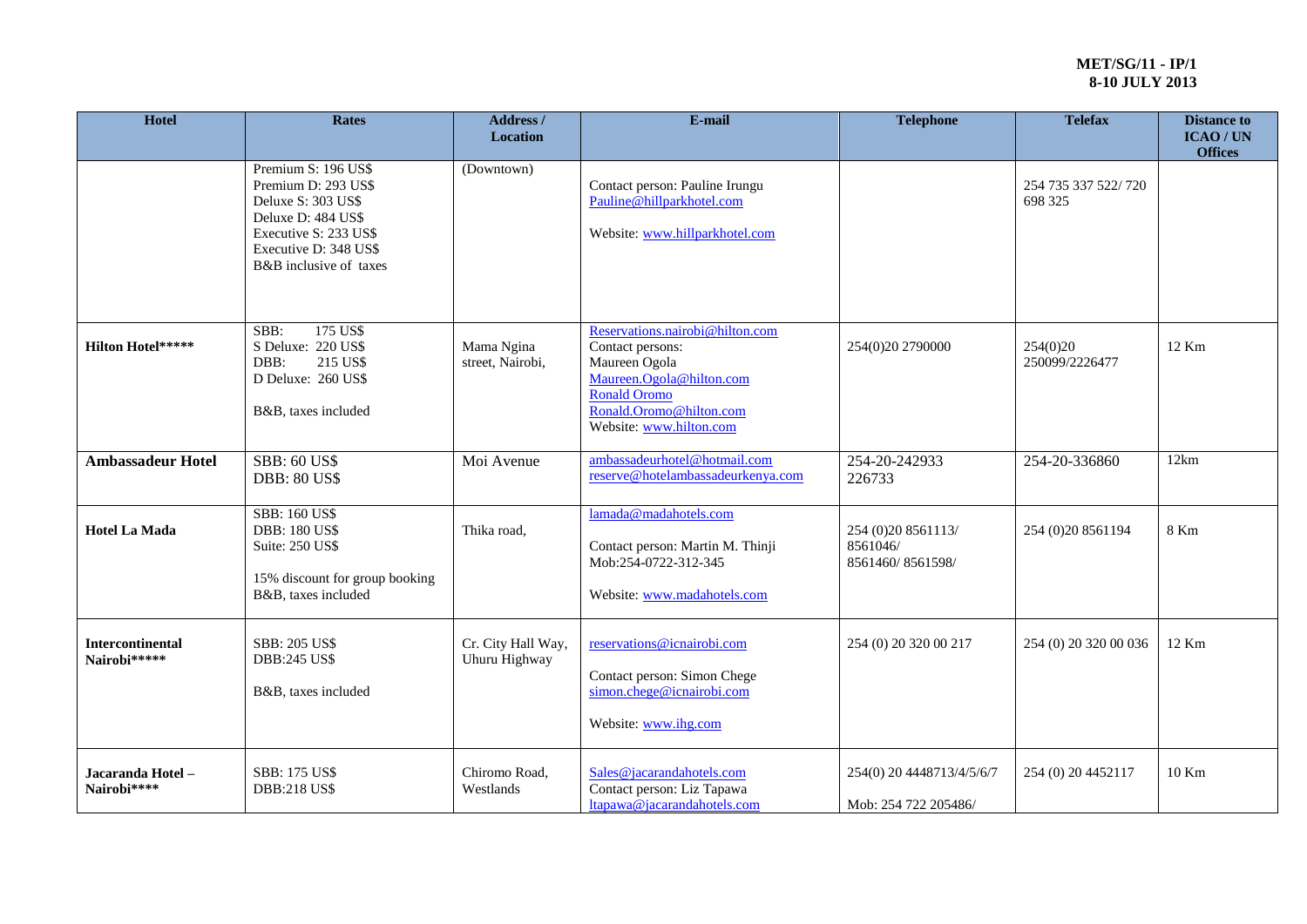| Hotel                              | <b>Rates</b>                                                                                                                                                                       | Address /<br><b>Location</b>                | E-mail                                                                                                | <b>Telephone</b>                                            | <b>Telefax</b>     | <b>Distance to</b><br>ICAO/UN<br><b>Offices</b> |
|------------------------------------|------------------------------------------------------------------------------------------------------------------------------------------------------------------------------------|---------------------------------------------|-------------------------------------------------------------------------------------------------------|-------------------------------------------------------------|--------------------|-------------------------------------------------|
|                                    | B&B, taxes included                                                                                                                                                                |                                             | Website: www.jacarandahotels.com                                                                      | 722722633/                                                  |                    |                                                 |
| <b>Laico Regency</b><br>Hotel***** | <b>SBB:195 US\$</b><br><b>DBB:220 US\$</b><br>Ex. SS: 450 US\$<br>Ex.SD: 450US\$<br>Deluxe SS: 600 US\$<br>Deluxe SD: 600 US\$<br>Presidential S: 3,100US\$<br>B&B, taxes included | Loita Street,<br>Uhuru Highway              | Contact person: Jassi Sian<br>jsian@laicoregencyhotel.co.ke<br>Website: www.laicohotels.com           | 254 (0) 20 2211199                                          | 254 (0) 20 2217120 | 12 Km                                           |
| <b>Lenana Mount</b><br>Hotel ***   | <b>SBB: 80 US\$</b><br><b>DBB: 100 US\$</b><br>SBB: 4,500 Kshs<br>DBB: 7,000 Kshs<br>Twin Rooms: 7,000 Kshs<br>Twin Rooms: 100 US\$<br>B&B taxes included                          | Ralph Bunche<br>Road                        | lenanamounthotel@iconnect.co.ke<br>Contact persons Levina/Joseph<br>Website: www.lenanamounthotel.com | 254 (0) 202214411/2;<br>254 (0) 20 2719426<br>2717 044/48   |                    | $10$ Km                                         |
| <b>Meridian Hotel</b>              | <b>SBB 74 US\$</b><br><b>DBB 90 US\$</b><br>SBB 5,250 Kshs<br>DBB 6,350Kshs<br>B&B and taxes included                                                                              | Murang'a Road, off<br>Moi Avenue            | info@meridianhotelkenya.com<br>Contact person: Lucy<br>www.meridianhotelkenya.com                     | 254 (0) 20<br>313991/317481/2220006<br>Mob: 254 735 337 927 |                    | 12 Km                                           |
| Nairobi Safari<br>Club*****        | <b>SBB: 170 US\$</b><br><b>DBB: 190 US\$</b><br>B&B taxes included                                                                                                                 | University<br>Way/Koinange<br><b>Street</b> | sales@nairobisafariclub.com<br>Contact Person: Florence Marangu<br>www.Nairobisafariclub.com          | 254 (0) 20 2821000                                          |                    | 12 Km                                           |
| <b>Ngong Hills Hotel</b>           | SBB: 4,000/4,800/5,600                                                                                                                                                             | Off Ngong Road                              | info@ngonghillshotel.com                                                                              | 254 (0) 20 3860894/5;                                       | 254 (0) 20 3871750 | 20 Km                                           |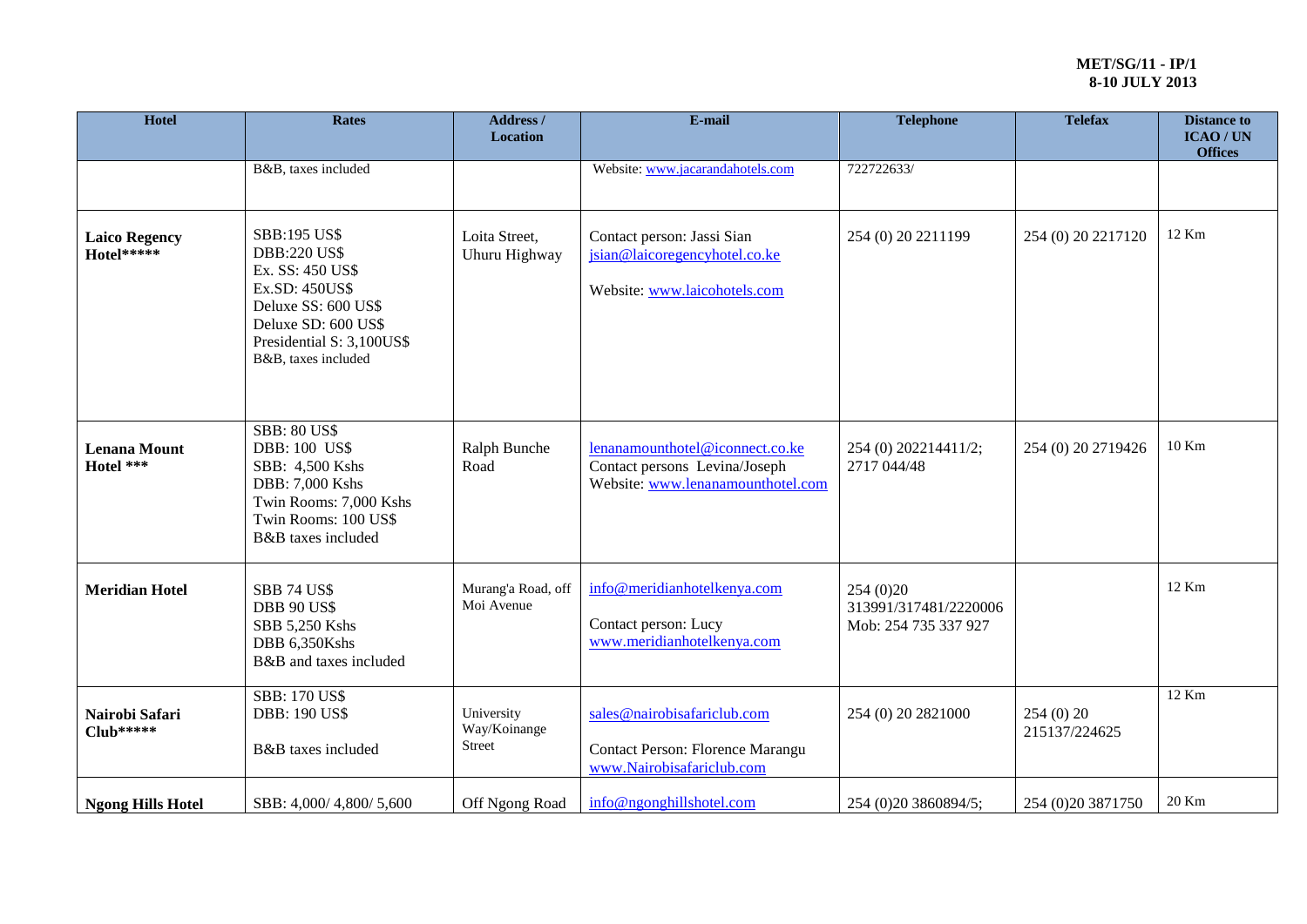| <b>Hotel</b>                     | <b>Rates</b>                                                                                                                                           | Address /<br><b>Location</b> | E-mail                                                                                                                                                  | <b>Telephone</b>                                                       | <b>Telefax</b>       | <b>Distance to</b><br><b>ICAO/UN</b><br><b>Offices</b> |
|----------------------------------|--------------------------------------------------------------------------------------------------------------------------------------------------------|------------------------------|---------------------------------------------------------------------------------------------------------------------------------------------------------|------------------------------------------------------------------------|----------------------|--------------------------------------------------------|
|                                  | DBB: 5,000/6,600/8,200<br>Prices are in Kshs for B&B/<br>HB/FB<br>B&B taxes included                                                                   |                              | Contact person: Bernard Maina<br>info.ngonghillshotel@jambo.co.ke<br>Website: www.ngonghillshotel.com                                                   | 3876745                                                                |                      |                                                        |
| Ole-Sereni<br>Hotel*****         | S Superior: 200 US\$<br>S Deluxe: 240 US\$<br>S Club: 280 US\$<br>D Superior: 250 US\$<br>D Deluxe: 300 US\$<br>D Club: 330 US\$<br>B&B taxes included | Off Mombasa<br>Road          | info@ole-serenihotel.com<br>Contact Person: Steve Mulei<br>Sales1@ole-serenihotel.com<br>sales@ole-serenihotel.com<br>Website: www.ole-serenihotel.com  | $254(0)$ 20<br>3901000/5036000<br>Mob: 254-732-191-000                 |                      | 25 Km                                                  |
| Panari Hotel*****                | S Standard: 200 US\$<br>S Superior: 240 US\$<br>D Standard: 240 US\$<br>D Superior: 280 US\$<br>S Deluxe: 280 US\$<br>D Deluxe D: 320 US\$             | Mombasa Road<br>Near Airport | info@panarihotels.com<br><b>Contact Person: Michael Barasa</b><br>michael.b@panarihotels.com<br>Website: www.panarihotels.com                           | 254 (0)20 394 6000/<br>828990/<br>Mob: 254 722 474 836/<br>733 474 836 | 254 (0) 20 8 289 85  | 18 Km                                                  |
| <b>Red Court Hotel****</b>       | <b>SBB: 150 US\$</b><br><b>DBB: 180 US\$</b><br>B&B, taxes included                                                                                    | Kenya Red Cross<br>complex   | Info@redcourt.co.ke<br>Contact Person: Nancy Wachuka<br>Website: www.redcourt.co.ke                                                                     | 254 (0) 20<br>3520757/3593145<br>Mob: 254 734 973 512                  | 254 (0) 20 35 03 147 | 18 Km                                                  |
| <b>Safari Park</b><br>Hotel***** | S Deluxe: 190 US\$<br>D Deluxe: 210 US\$<br>J. Suite: 240 US\$<br><b>B.</b> Suite: 280 US\$<br>Presidential Suite: 1,600US\$<br>B&B, taxes included    | Kasarani off<br>Thika Road,  | reservations@safariparkhotel.co.ke<br>sales@safariparkhotel.co.ke<br>Contact person: Ruth Chege,<br>Scola Muthamia<br>Website: www.safaripark-hotel.com | 254(0)20<br>3633000/3633312/971                                        | 254 (0)20 3633919    | 10 Km                                                  |
| Sankara*****                     | Superior: 223 US\$<br>Deluxe: 261 US\$                                                                                                                 | Westlands                    | meet@nairobi.sankara.com                                                                                                                                | 254 (0) 20 4208000                                                     | 254 (0) 20 420888    | 10 Km                                                  |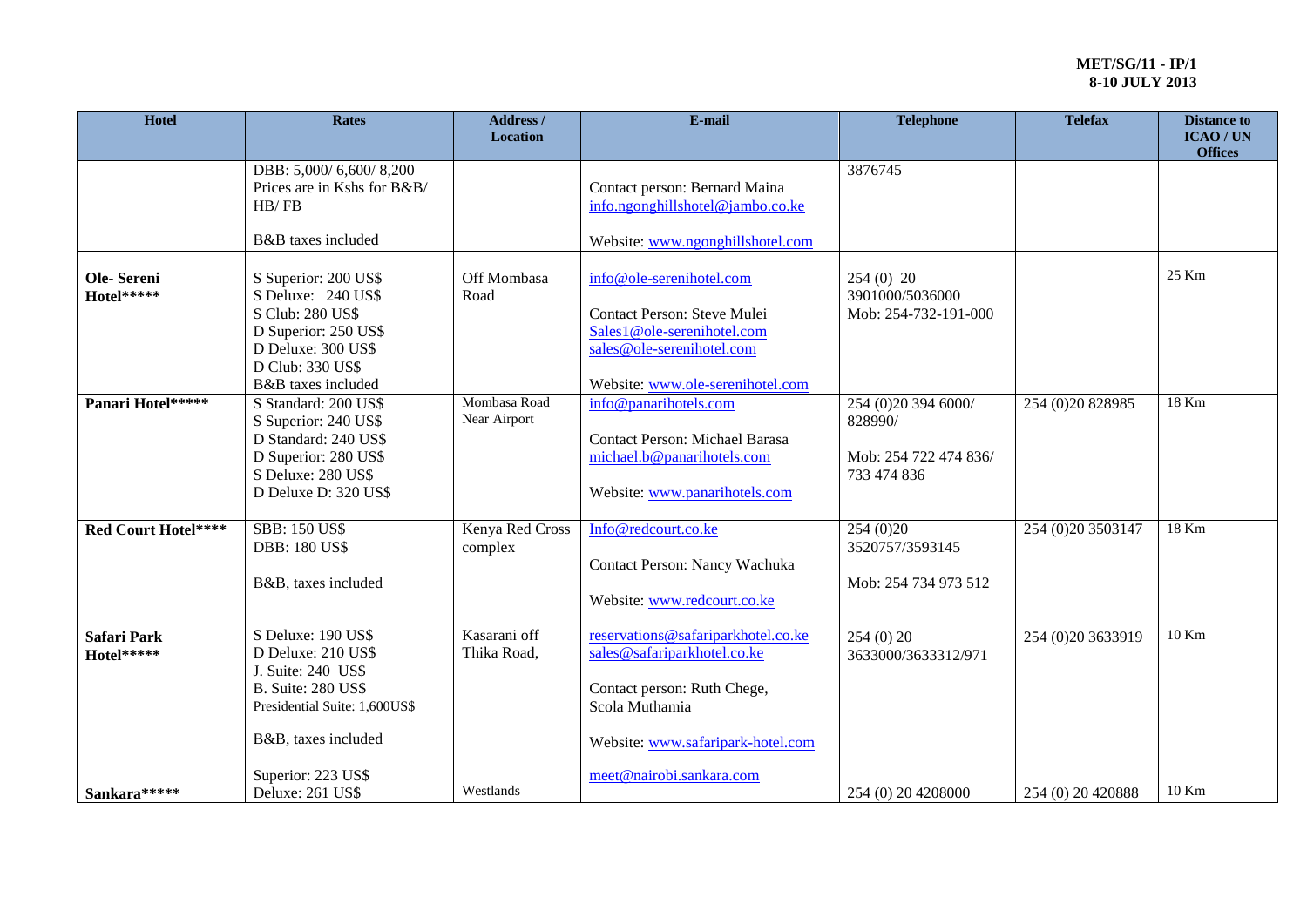| Hotel                                   | <b>Rates</b>                                                                                          | Address /<br><b>Location</b>                | E-mail                                                                                                                                                                                      | <b>Telephone</b>                                    | <b>Telefax</b>               | <b>Distance to</b><br><b>ICAO/UN</b><br><b>Offices</b> |
|-----------------------------------------|-------------------------------------------------------------------------------------------------------|---------------------------------------------|---------------------------------------------------------------------------------------------------------------------------------------------------------------------------------------------|-----------------------------------------------------|------------------------------|--------------------------------------------------------|
|                                         | Club: 363 US\$<br>B&B, taxes included                                                                 |                                             | Contact person: Grace Waweru<br>grace.waweru@sankara.com<br>Website: www.sankara.com                                                                                                        |                                                     |                              |                                                        |
| Sarova Panafric****                     | <b>SBB: 140 US\$</b><br><b>DBB: 170 US\$</b><br>B&B, taxes included                                   | Kenyatta Avenue                             | panafric@sarovahotels.com<br>Contact person: Steve Wambua<br>Steve.wambua@sarovahotels.com<br>Website: www.sarovahotel.com                                                                  | 254 (0) 20 276<br>7000/7431<br>Mob: 254 732866166   | 254 (0) 20 271<br>5566       | 18 Km                                                  |
| Sarova - The<br>Stanley*****            | <b>SBB: 195 US\$</b><br><b>DBB: 240 US\$</b><br>B&B, taxes included                                   | Kenyatta<br>Avenue/Kimathi<br><b>Street</b> | thestanley@sarovahotels.com<br>Contact persons: Nelson Mburu, Steve<br>Wambua<br>Nelson.mburu@sarovahotels.com<br>Steve.wambua@sarovahotels.com<br>Website:<br>www.sarovahotels.com/stanley | 254 (0) 20 276<br>7000/7431<br>Mob: $+254732866166$ | 254 (0) 20 271<br>5566       | 12 Km                                                  |
| <b>Sentrim-Sixeighty</b><br>Hotel ***   | <b>SBB: 85 US\$</b><br><b>DBB: 100 US\$</b><br>B&B taxes included                                     | Muindi Mbingu<br>Street/Kenyatta<br>Avenue  | info@680-hotel.co.ke<br>reservations680@sentrim-hotels.com<br>Contact person: Lucy Gatere<br>lucy.gatere@sentrim-hotels.com<br>Website: www.680-hotel.co.ke/<br>www.sentrim-hotels.com      | 254(0)20<br>315680/344000<br>Mob: 254 722 806 952   | 254 (0) 20<br>332908/2218314 | 12 Km                                                  |
| <b>Sentrim - Hotel</b><br>Boulevard**** | <b>SBB: US\$80</b><br><b>DBB: US\$105</b><br>SBB: 6,350 Kshs<br>DBB: 8,250 Kshs<br>B&B taxes included | Harry Thuku<br>Road,                        | hotel@hotelboulevard.com<br>jac@hotelboulevardkenya.com<br>Contact person: Elizabeth Mwangi<br>Lucy.gatere@sentrim-hotels.com<br>Website: www.sentrim-hotels.com                            | 254 (0) 20 2275 67/8/9                              | 254 (0) 20 317825            | 12 Km                                                  |
| <b>Serena Nairobi</b>                   | <b>SBB: 270 US\$</b><br><b>DBB: 300 US\$</b>                                                          | Kenyatta Avenue/                            | NSHreservations@serena.co.ke                                                                                                                                                                | 254 (0) 20 2822000/                                 | 254 (0) 20 2725184           | 12 Km                                                  |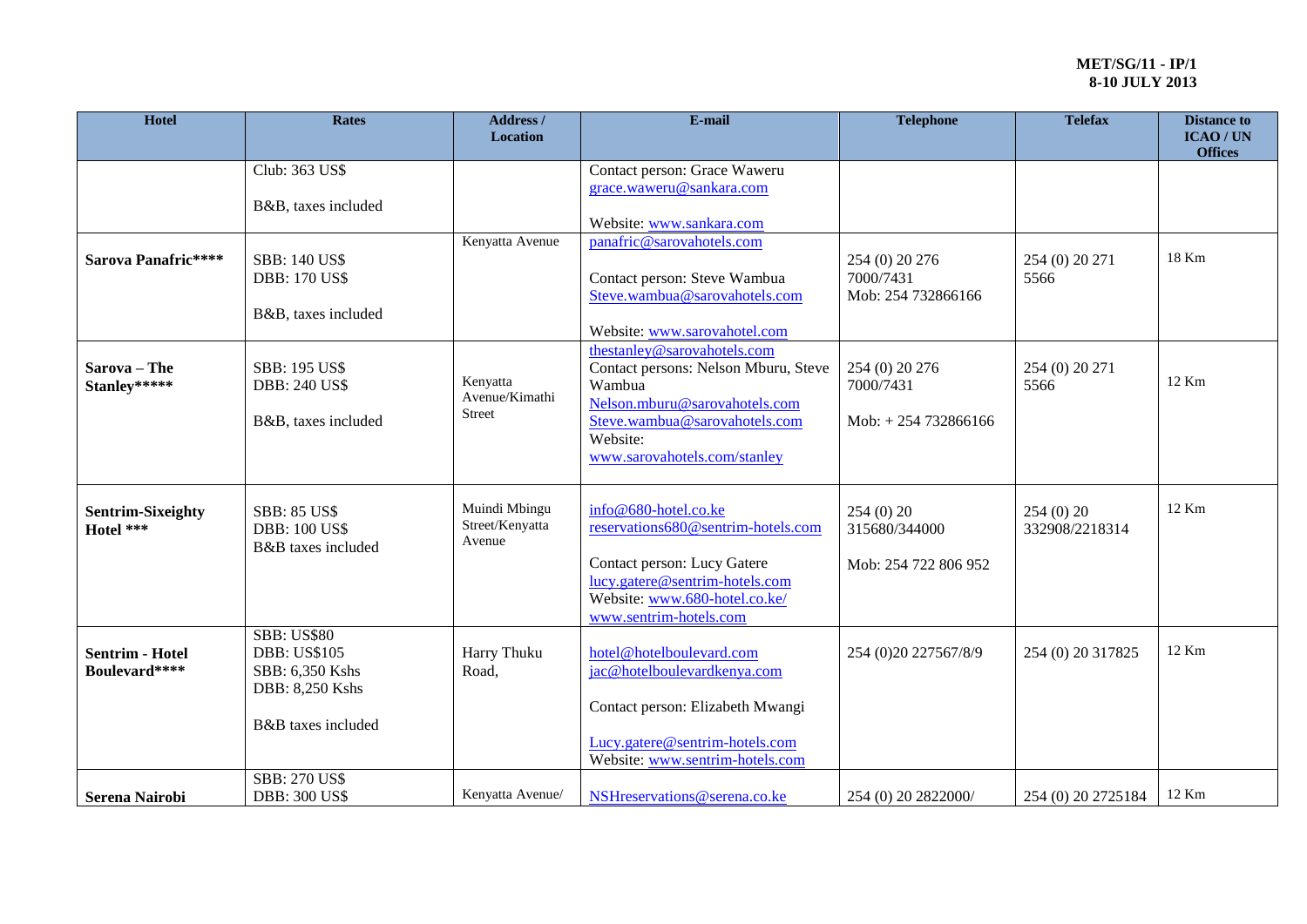| Hotel                       | <b>Rates</b>                           | <b>Address</b> /<br><b>Location</b> | E-mail                            | <b>Telephone</b>         | <b>Telefax</b>     | <b>Distance to</b><br>ICAO/UN |
|-----------------------------|----------------------------------------|-------------------------------------|-----------------------------------|--------------------------|--------------------|-------------------------------|
|                             |                                        |                                     |                                   |                          |                    | <b>Offices</b>                |
| Hotel*****                  |                                        | Processional Way                    |                                   | 3138000                  |                    |                               |
|                             | B&B, taxes excluded                    | (Downtown)                          | Contact person:                   |                          |                    |                               |
|                             |                                        |                                     | James Mutua jmutua@serena.co.ke   | Mob: 254 733             |                    |                               |
|                             |                                        |                                     |                                   | 282200/1/2, 733 282283   |                    |                               |
|                             |                                        |                                     | Website: www.serenahotels.com     |                          |                    |                               |
|                             | SBB: 11,900 Kshs.<br>DBB: 15,900 Kshs. | Argwings Kodhek                     |                                   |                          |                    | 18 Km                         |
| <b>Silver Springs</b>       | S Superior suite: 15, 500 kshs.        | Road                                | silversprings@iconnect.co.ke      | 254 20 2722451/2-7       | 254 20 27 20545    |                               |
| Hotel***                    | D superior suite: 19, 500 kshs.        | approximately 3                     |                                   |                          |                    |                               |
|                             |                                        | miles from the city                 | Contact person: Lillian Wasike    |                          |                    |                               |
|                             | B&B, taxes excluded                    | centre                              | Martin Wambugu<br>0722 486586     |                          |                    |                               |
|                             |                                        |                                     | mwambugu@silversprings-hotel.com  |                          |                    |                               |
|                             |                                        |                                     |                                   |                          |                    |                               |
|                             |                                        |                                     | Website: www.silversprings-       |                          |                    |                               |
|                             |                                        |                                     | hotel.com                         |                          |                    |                               |
|                             |                                        |                                     | admin@southersun.co.ke            |                          |                    |                               |
| <b>Southern Sun Mayfair</b> | <b>SBB 225 US\$</b>                    | Parklands Road                      | Contact person:, Sallie Khavere   | 254 (0) 20 3740920/1     | 254 (0) 203748823  | 6 Km                          |
| Nairobi                     | <b>DBB 250 US\$</b>                    | and Mpaka Lane                      | khaveres@southersun.co.ke         | 0722 205 508             |                    |                               |
|                             | B&B, Internet, taxes included          |                                     | Website: www.southernsun.co.ke    |                          |                    |                               |
|                             | <b>SBB:105 US\$</b>                    |                                     |                                   |                          |                    |                               |
| <b>The Heron Portico</b>    | <b>DBB:127 US\$</b>                    | Milimani Road                       | reservations@heronhotel.com       | 254 (0) 20 2720740/1/2/3 | 254 (0) 20 2721698 | 13 Km                         |
| Hotel***                    | S Del: 13,000 Kshs                     | (Downtown)                          |                                   |                          |                    |                               |
|                             | S Sup: 9,995 Kshs                      |                                     | Contact person: David Mwaniki     |                          |                    |                               |
|                             | D del: 15,000 Kshs                     |                                     | administration@heronhotel.com     |                          |                    |                               |
|                             | D Sup: 11,995 Kshs                     |                                     | Website: www.heronhotel.com       |                          |                    |                               |
|                             | Internet use included                  |                                     |                                   |                          |                    |                               |
|                             | SDel: 225 US\$                         | Village Market                      | reservations@tribehotel-kenya.com |                          |                    |                               |
| <b>Tribe-The Village</b>    | SSup: 265 US\$                         | Shopping Centre                     | Contact person: Sandeep Brar,     | 254 (0) 20 7200000       | 254 (0) 20 7200110 | 1 Km                          |
| Market Hotel*****           | Jun Suite S: 345 US\$                  |                                     | Ceciliah Adhola                   |                          |                    |                               |
|                             | DDel: 265 US\$                         |                                     |                                   |                          |                    |                               |
|                             | DSup:305 US\$                          |                                     | Website: www.tribe-hotel.com      |                          |                    |                               |
|                             | Jun Suite D: 385 US\$                  |                                     |                                   |                          |                    |                               |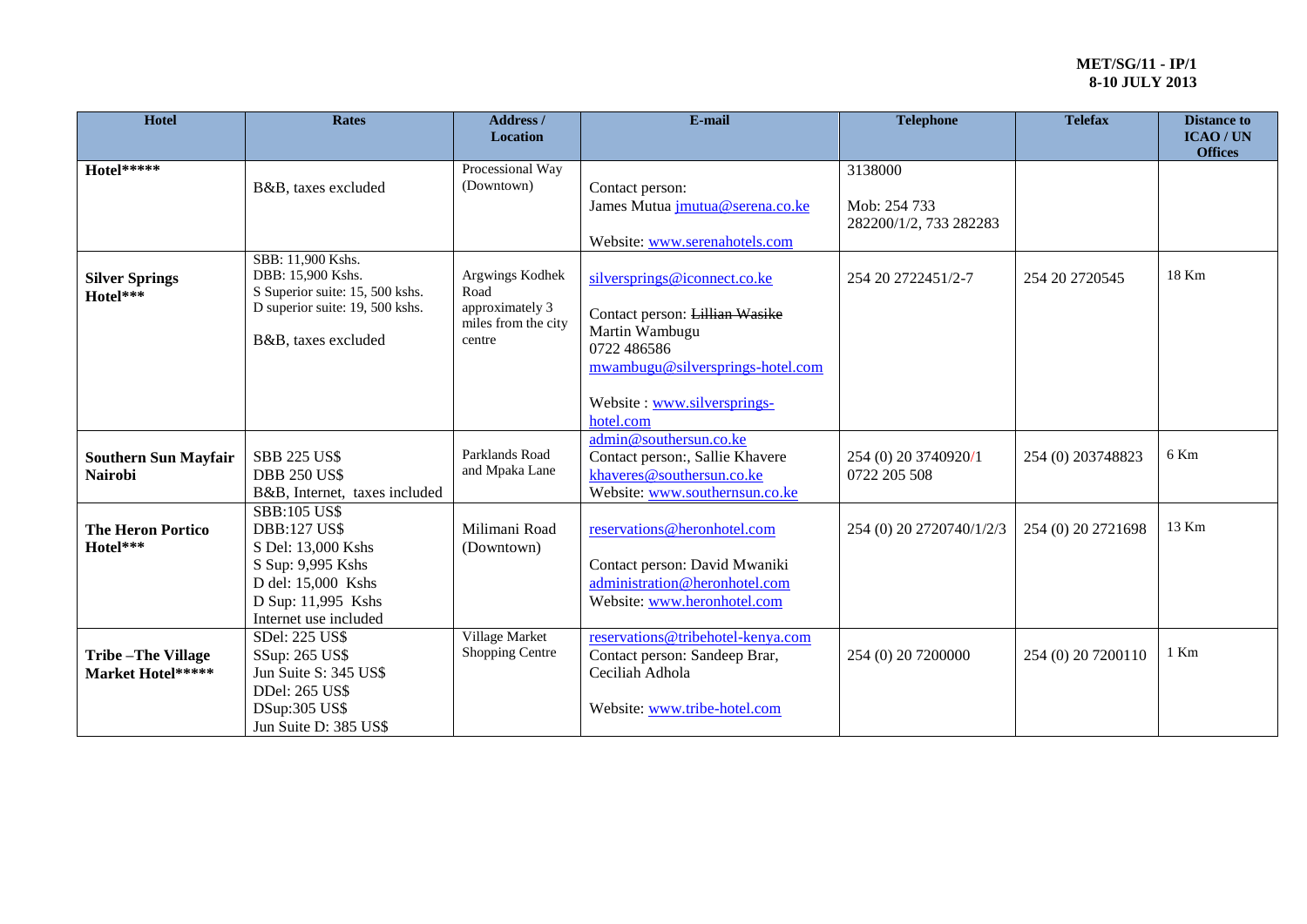| <b>Hotel</b>                                            | <b>Rates</b>                                                                                                                | <b>Address</b> /<br><b>Location</b> | E-mail                                                                                                                                                                                        | <b>Telephone</b>               | <b>Telefax</b>     | <b>Distance to</b><br>ICAO/UN<br><b>Offices</b> |
|---------------------------------------------------------|-----------------------------------------------------------------------------------------------------------------------------|-------------------------------------|-----------------------------------------------------------------------------------------------------------------------------------------------------------------------------------------------|--------------------------------|--------------------|-------------------------------------------------|
| <b>Utalii Hotel</b>                                     | Resident rates<br>S: 7,500 Kshs<br>$D: 9,000$ Kshs<br>Non resident rates<br>S: 140 USD<br>D: 170 USD<br>B&B, taxes included | Thika Road,<br>Nairbi               | reservations@utalii.co.ke<br>marketing@utalii.co.ke<br>utaliihotel@utalii.co.ke<br>Contact person: Suleiman Mwanyere<br>Wesite: www.utaliihotel.co.ke                                         | $254(0)$ 208<br>563540/8561201 | 254 (0) 208 560514 | 6 Km                                            |
| <b>Windsor Golf Hotel</b><br>and Country<br>$Club*****$ | Deluxe: 170 US\$<br>Suite: 320US\$<br>Cottage: 450US\$                                                                      | Off Kiambu Rd                       | admin@windor.co.ke<br>reservations@windsor.co.ke<br>info@windor.co.ke<br>marketing@windor.co.ke<br>Contact person: Rosemary Nyakarura<br>nnyakarura@windor.co.ke<br>www.windsorgolfresort.com | 254(0)20<br>8562300/8562500    | 254 (0) 20 8563322 | 8 Km                                            |

**SBB = Single, Bed and Breakfast**

**DBB = Double, Bed & Breakfast**

*Note:*

*1***:** When making your reservations, please specify that you are attending an ICAO Meeting in order to be accorded special UN/Corporate Rates.<br>2: The above rates are as of February 2013 and are subject to change by the ho

---------

*2***: The above rates are as of February 2013 and are subject to change by the hotels without notice.**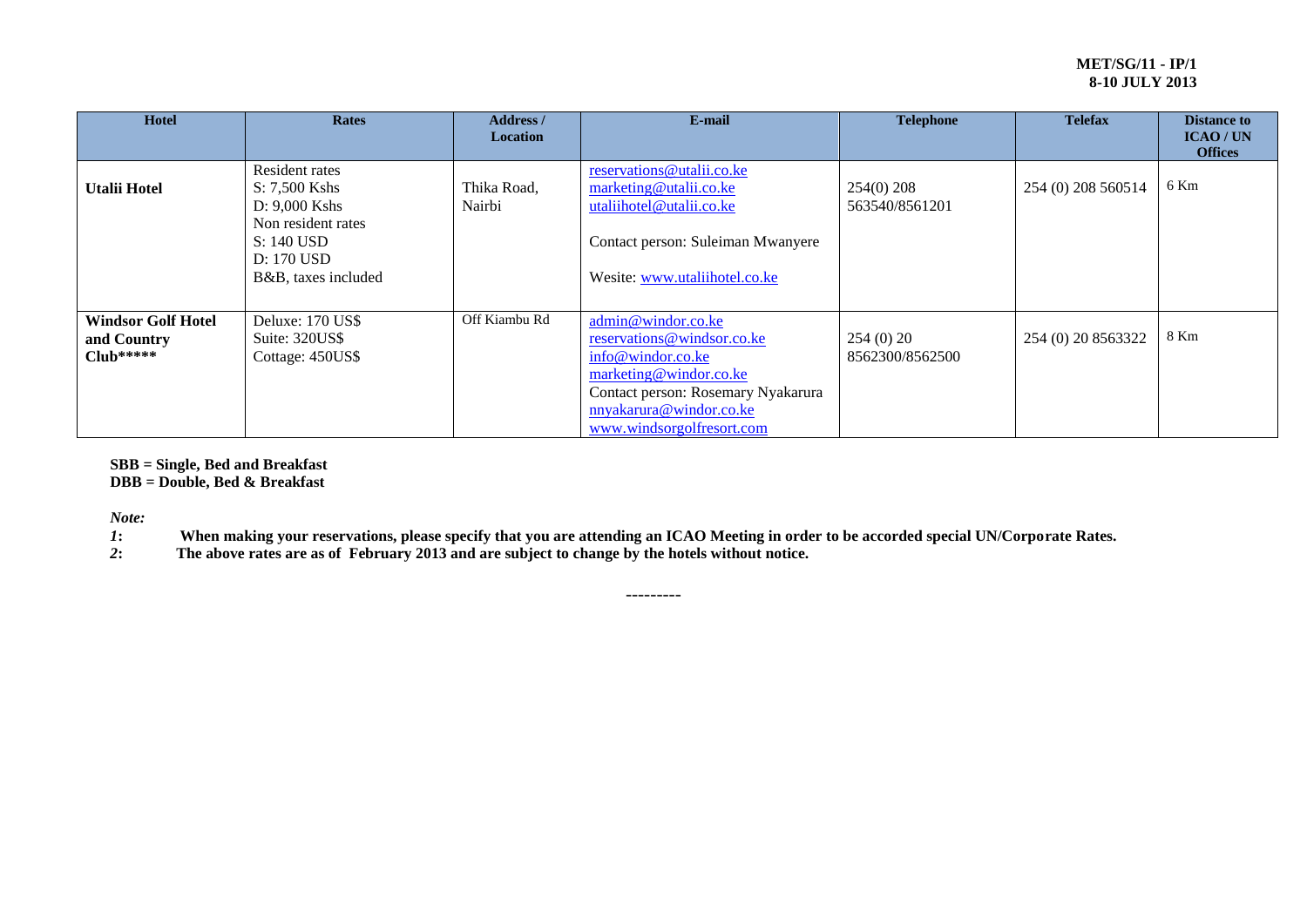# **GUEST HOUSES NEAR UN COMPOUND, GIGIRI**

*(These rates are as of February 2013 and are subject to change without notice.)*

| <b>Name of Guest House</b> | Rate US\$                                                                                                                                                             | <b>Distance to ICAO/</b><br><b>UN Offices</b> | E-mail                                                   | <b>Telephone</b>                                     | <b>Internet Access</b><br>(Wireless) |
|----------------------------|-----------------------------------------------------------------------------------------------------------------------------------------------------------------------|-----------------------------------------------|----------------------------------------------------------|------------------------------------------------------|--------------------------------------|
| Alexandra's                | Single 100 US\$<br>Double 130 US\$<br>Bed & Breakfast inclusive of taxes                                                                                              | 4km                                           | teddy@gianopulos.home.co.ke                              | 254-0735502581                                       | inclusive                            |
| <b>Casa Bella Suites</b>   | Single 100 US\$<br>Double 120 US\$<br>Bed and Breakfast inclusive of taxes                                                                                            | 6km                                           | enquiries@casabellagigiri.com<br>www.casabellagigiri.com | 254-0722994999                                       | inclusive                            |
| Daisy Homes Ltd.           | Single 100 US\$<br>Double 120 US\$<br>Bed and Breakfast inclusive of taxes                                                                                            | 1km                                           | info@daisyhomekenya.com<br>www.daisyhomekeny.com         | 254-721703333                                        | inclusive                            |
| <b>Gigiri Homestead</b>    | Master Room en-suite 100 US\$<br>Double Room en-suite 115 US\$<br>Master Room non en-suite 75 US\$<br>Studio en-suite 65 US\$<br>Bed and Breakfast inclusive of taxes | 1.5km                                         | info@gigirihomestead.com<br>www.gigirihomestead.com      | 254-722839232<br>254-203-544-189                     | inclusive                            |
| Homely                     | Single 85 US\$<br>Double 105 US\$<br>NB: prices may change in accordance to<br>daily dollar rates variation.<br>Bed and Breakfast inclusive of taxes                  | 1km                                           | Homely.Guesthouse@gmail.com<br>www.homelyguesthouses.com | 254-722-901335<br>254-722-315588                     | inclusive                            |
| <b>Shanema Homes</b>       | Single 80 US\$<br>Double 100 US\$<br>Bed and Breakfast inclusive of taxes                                                                                             | 1km                                           | info@shanemahomes.com<br>www.shanemahomes.com            | 254-20-2691911<br>254-0700-333404                    | inclusive                            |
| <b>Tara Suites</b>         | Single room BB 120 US\$<br>Double room BB 175 US\$<br>Junior executive suite BB 200 US\$<br>Executive suite is 250 US\$                                               | 1km                                           | info@tarasuites.com<br>www.tarasuites.com                | 254-2-0518006719<br>254-0717700417<br>254-0786700417 | inclusive                            |